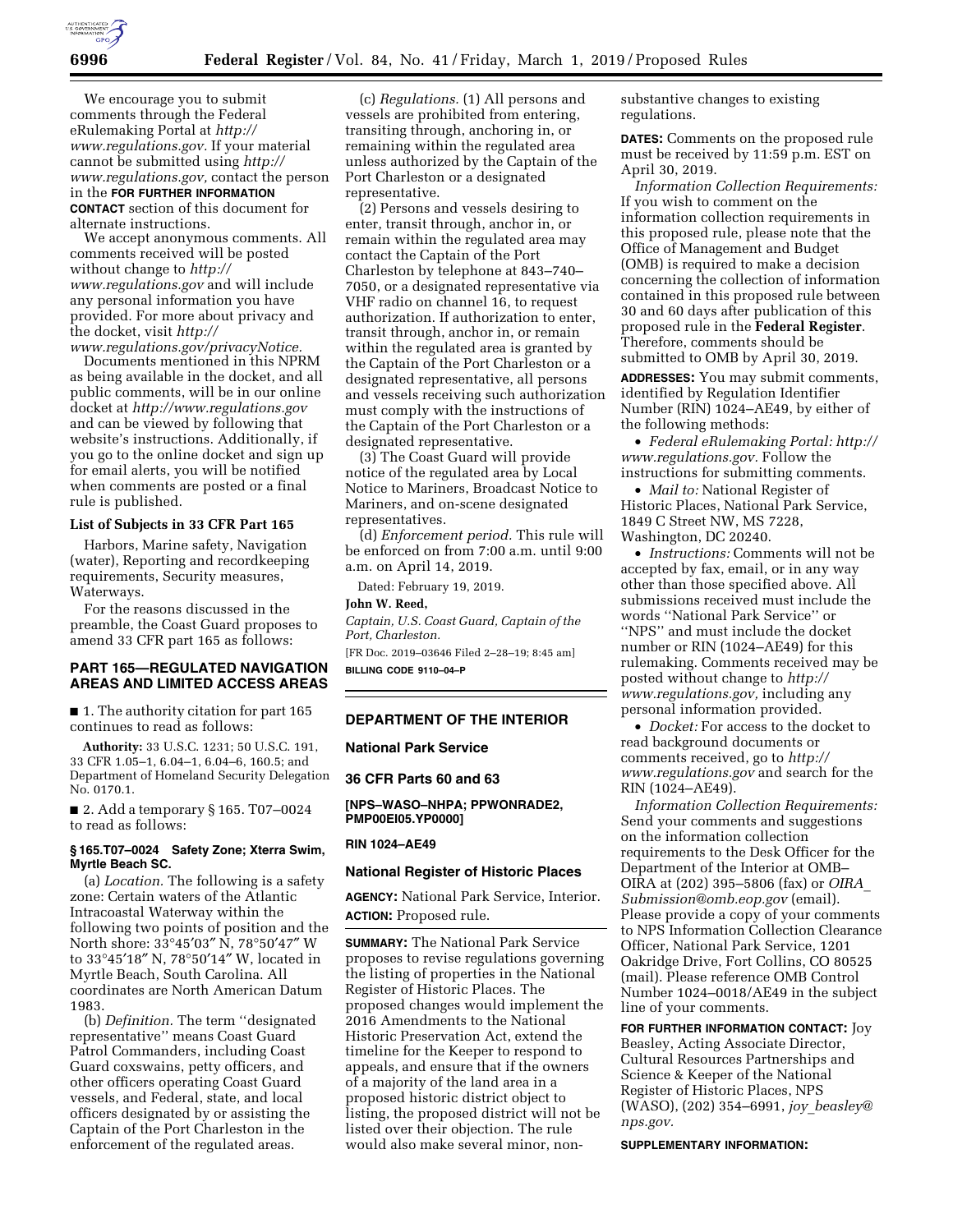# **Background**

The National Historic Preservation Act (NHPA), enacted in 1966, declared a national policy to preserve significant historic sites, districts, buildings, structures, and objects ''for the inspiration and benefit of the people of the United States.'' 54 U.S.C. 302101. It has been amended several times since 1966, with the most substantive amendments in 1980 and 1992.

The NHPA authorized the Secretary of the Interior (Secretary) to ''expand and maintain a National Register of Historic Places composed of districts, sites, buildings, structures, and objects significant in American history, architecture, archeology, engineering, and culture.'' 54 U.S.C. 302101. This authority is delegated by the NHPA to the Director of the National Park Service (NPS) and has been further delegated to the Keeper of the National Register (Keeper). 54 U.S.C. 300316; 36 CFR 60.3(f). The National Register is the official list of the Nation's historic places worthy of preservation. As of November 26, 2018, a total of 94,364 properties (*i.e.,* districts, buildings, structures, sites, and objects) were listed in the National Register. The Keeper processes an average of 1,619 National Register actions annually that are submitted by States, Tribes, and Federal agencies.

The NHPA directed the NPS to promulgate regulations for ''nominating properties for inclusion on, and removal from, the National Register'' and for ''notifying the owner of a property, any appropriate local governments, and the general public, when the property is being considered for inclusion on the National Register. . .'' 54 U.S.C. 302103(2).

The State Historic Preservation Officer (SHPO) for the state in which a property is located ''is responsible for identifying and nominating eligible properties to the National Register'' (36 CFR 60.6(a)), and for ascertaining whether the property owner of an individual property or a majority of private property owners within a proposed district object to listing a property in the National Register. 36 CFR 60.6(g). Each Federal agency is required by the NHPA to designate a qualified official to be the agency's Federal Preservation Officer (FPO). 54 U.S.C. 306104. FPOs are responsible for nominating properties under the jurisdiction or control of the Federal agency. Pursuant to the 1992 Amendments to the NHPA, Tribal Historic Preservation Officers (THPOs) can assume nomination responsibilities on tribal land, including nominating

eligible properties for listing in the National Register.

Prior to submitting a nomination involving privately owned property to the Keeper, SHPOs are required to notify private property owners that a nomination of their property is being considered or, in the case of a historic district, that their property is within a district considered for nomination. Any private property owner who objects to a nomination is required to submit a notarized statement to the SHPO certifying that the party is the sole or partial owner of the private property and objects to the listing. 36 CFR 60.6(g). The objections are treated as votes against listing the property. NPS regulations state that—in the case of districts that are nominated—each owner of private property in that district has one vote regardless of how many properties or what part of one property that party owns and regardless of whether the property contributes to the significance of the district. 36 CFR 60.6(g). The SHPO is responsible for determining whether a majority of owners have objected, 36 CFR 60.6(g), though objections may also be submitted to the Keeper after a property has been nominated and prior to listing. 36 CFR 60.6(r). If a majority of owners object to listing, the property cannot be listed, but the Keeper is required to determine whether or not it is eligible for listing in the National Register. 54 U.S.C. 302105(b)–(c); 36 CFR 60.6(g) and (n).

The section of the NHPA that authorizes the Secretary to establish criteria for properties to be included in the National Register and to promulgate regulations requires ''consultation with national historical and archeological associations.'' 54 U.S.C. 302103. This applies to the promulgation of regulations regarding: Nominations of properties for inclusion in the National Register; removing properties from the National Register; considering appeals; making eligibility determinations; and owner notification. 54 U.S.C. 302103. After publication of the proposed rule, the NPS will consult with SHPOs, FPOs, the National Trust for Historic Preservation, and other national historical and archeological associations.

# **Proposed Rule**

This rule proposes several changes to the regulations governing the listing of properties in the National Register of Historic Places. One group of changes would implement the 2016

Amendments to the NHPA.<sup>1</sup> Another group of changes would ensure that if the owners of a majority of the land area in a proposed historic district object to listing, the proposed district will not be listed over their objection. The rule would also extend the timeline for the Keeper to respond to appeals of the failure of a nominating authority to nominate a property for inclusion in the National Register. Finally, the rule would make a number of minor, nonsubstantive changes.

# *Implementation of the 2016 Amendments to the NHPA*

The 2016 Amendments to the NHPA inserted a new subsection (c) into 54 U.S.C. 302104 that sets forth a specific process for Federal agencies to directly submit nominations of properties for inclusion in the National Register. This process applies only to properties that are under the jurisdiction or control of a Federal agency.

Specifically, subsection (c) states that the Secretary, acting through the Director of the NPS, may accept a nomination directly from a Federal agency, but only if six preconditions are satisfied. These are: (1) The FPO has sent a completed nomination to the SHPO for review and comment regarding the adequacy of the nomination, the significance of the property, and the property's eligibility for the National Register; (2) the SHPO has been given 45 days to make a recommendation regarding the nomination to the FPO, and failure to comment within this timeframe constitutes ''a recommendation to not support the nomination''; (3) the chief elected officials of the county (or equivalent governmental unit) and municipal political jurisdiction in which the property is located have been notified and given 45 days in which to comment; (4) the FPO has forwarded the nomination to the Keeper after determining that all procedural requirements have been met, including those described in (1)–(3) above, that the nomination is adequately documented, that the nomination is technically and professionally correct and sufficient, and—at the discretion of the FPO including an opinion as to whether the property meets the National Register criteria for evaluation; (5) notice has been provided by the Keeper in the **Federal Register** that the nominated property is being considered for listing in the National Register that includes

<sup>&</sup>lt;sup>1</sup>The 2016 Amendments to the NHPA were enacted on December 16, 2016 in Title VIII— National Historic Preservation Amendment Act of the National Park Service Centennial Act (Pub. L. 114–289).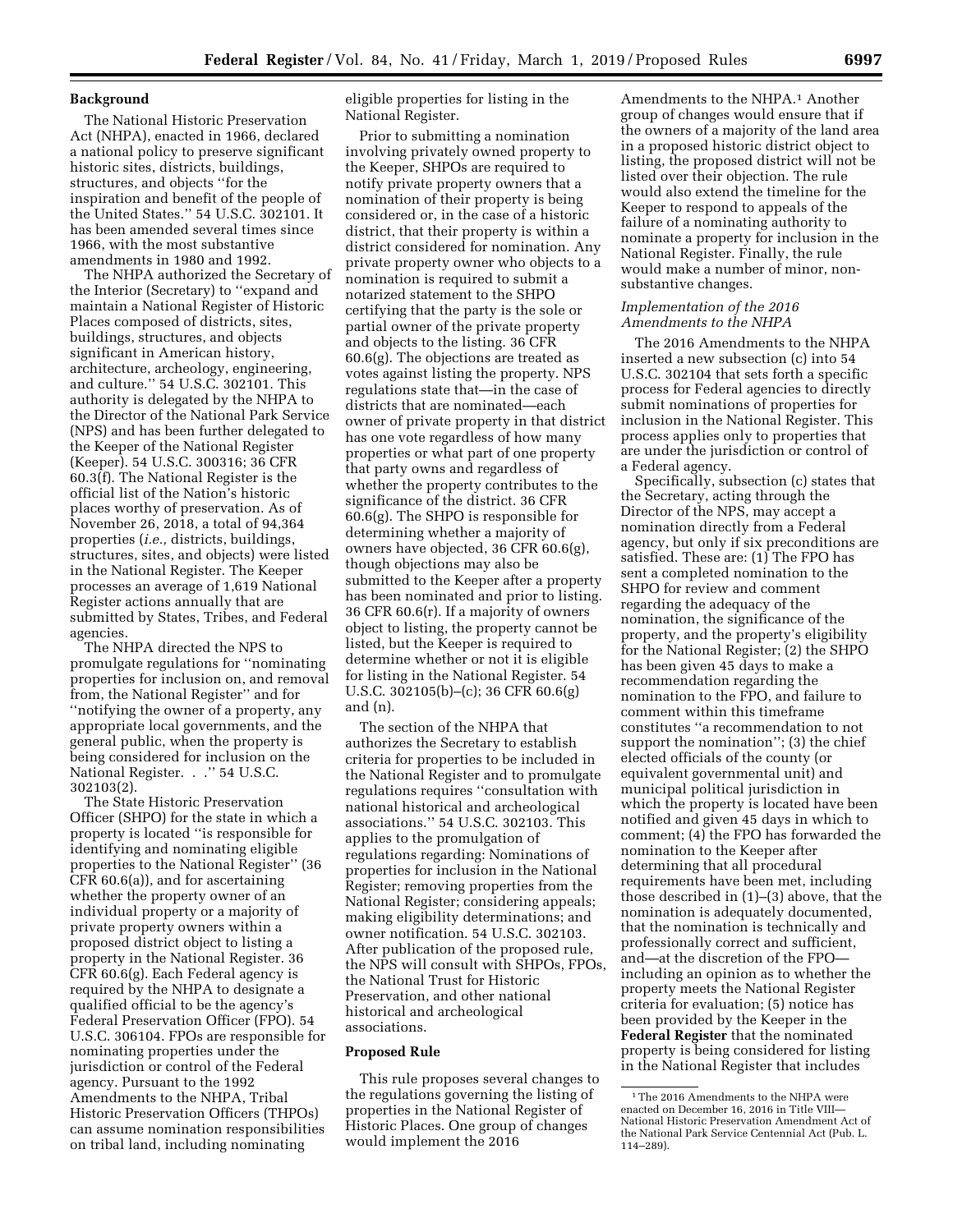any comments and the recommendation of the SHPO and a declaration whether the SHPO has responded within the 45 day-period of review; and (6) the Keeper addresses in the **Federal Register** any comments from the SHPO that do not support the nomination of the property in the National Register before the property is included in the National Register.

The proposed rule would revise the regulations governing the process for nominations by SHPOs in 36 CFR 60.6, nominations directly by Federal agencies in 36 CFR 60.9, and concurrent State and Federal nominations in 36 CFR 60.10, all to be consistent with 54 U.S.C. 302104(c). In addition to ensuring that the six preconditions that are stated in the 2016 Amendments are also stated affirmatively in the regulations, the proposed rule would remove regulatory provisions that are inconsistent with the establishment by Congress of an exclusive process for the nomination of properties directly by Federal agencies. The rule would remove paragraph (y) in section 60.6 that provides an alternative process for the FPO to forward nominations of federal property to the Keeper that were originally submitted by a SHPO. The rule would remove a provision in paragraph (h) of section 60.9 that provides for the automatic listing of nominated Federal property within 45 days of receipt by the Keeper unless the Keeper disapproves the nomination or an appeal is filed. The proposed rule would also revise the regulations governing the publication of notice in the **Federal Register** in 36 CFR 60.13 to be consistent with the notice requirements in 54 U.S.C. 302104(c).

The proposed rule would revise paragraphs (a) and (c) of 36 CFR 63.4 in response to the 2016 Amendments. The rule would revise paragraph (a) to clarify that the Keeper will not make eligibility determinations for properties if the Keeper returns the nomination to the Federal agency for technical or professional revision, or because of procedural requirements. The NPS believes this change is required by the 2016 Amendments because nominations can only be accepted by the Keeper if all procedural requirements have been met, including that the nomination is technically and professionally correct and sufficient. If a nomination is not accepted by the Keeper, the Keeper cannot make an eligibility determination. The NPS seeks comment from the public on this interpretation of the 2016 Amendments or, in contrast, whether the NPS could interpret the 2016 Amendments to allow the Keeper to make eligibility determinations for

properties whose nominations have been returned to the Federal Agency.

Outside of the nomination process for listing properties in the National Register, SHPOs and FPOs sometimes request that the Keeper determine whether a property is eligible for listing in the National Register. This usually occurs as part of compliance with section 106 of the NHPA, which requires Federal agencies to take into account the effects of their undertakings on historic properties. Paragraph (c) of 36 CFR 63.4 allows the Keeper to make eligibility determinations for properties that have not been nominated if necessary to assist in the protection of historic resources. The proposed rule would revise paragraph (c) to clarify that the Keeper may only determine the eligibility of properties for listing in the National Register after consultation with and a request from the appropriate SHPO and concerned Federal agency, if any. The NPS believes this change is consistent with the 2016 Amendments and other provisions in the NHPA that dictate the roles and responsibilities of SHPOs and FPOs. See 54 U.S.C. 302104(a); 54 U.S.C. 306101(a) and (c).

Subsection (d)(2) of 54 U.S.C. 302104, unchanged by the 2016 Amendments, provides in pertinent part that ''Any person or local government may appeal to the Secretary . . . the failure of a nominating authority to nominate a property in accordance with this chapter.'' The proposed rule would clarify that the Keeper cannot hear an appeal of a Federal agency's failure to nominate a property unless all of the conditions precedent listed in 54 U.S.C. 302104(c) are met, including a requirement that the FPO forwards the nomination to the Keeper. If all of the criteria are not satisfied, the nomination is not properly before the Secretary and therefore the Secretary does not have jurisdiction to hear an appeal under 54 U.S.C. 302104(d)(2).

Related to appeals but unrelated to the 2016 Amendments, the proposed rule would extend the timeline for the Keeper to respond to the appellant and the applicable SHPO or FPO from 45 days to 60 days. The rule would also allow the Keeper to extend the initial 60-day period for an additional 30 days, upon the request of the appellant or the applicable SHPO or FPO. Upon receipt of an appeal, the Keeper routinely provides the applicable SHPO or FPO an opportunity to submit information and provide comment regarding the appeal, and these officials often request extensions of time in order to submit relevant information. These changes would provide SHPOs and FPOs with additional time to respond to the issues

raised by appellants and to explain their position, and would provide the Keeper with additional time to resolve complex issues that are sometimes raised by appellants regarding the nomination of properties to the National Register.

#### *Owner Objections to Nominations*

In some cases, a property that is nominated for listing in the National Register will have more than one owner. This happens most often in the case of a proposed historic district, which is identified in the NHPA as a type of historic property that can be listed in the National Register. 54 U.S.C. 300308. Under the NHPA, if a majority of the owners of privately owned property object to the inclusion of the property in the National Register prior to listing, the property cannot be listed until the objection is withdrawn, but its eligibility must still be determined. 54 U.S.C. 302105. Owners are defined under regulations as individuals, corporations or partnerships that hold fee simple title to real property. 36 CFR 60.3(k). Owners are required to submit notarized objections prior to listing.

The proposed rule would revise 36 CFR 60.6 and 60.10 to provide that a property shall not be listed in the National Register if objections are received from either (i) a majority of the land owners, as existing regulations provide; or (ii) owners of a majority of the land area of the property. This proposal would ensure that if the owners of a majority of the land area in a proposed historic district object to listing, the proposed district will not be listed over their objection. The NPS seeks comment on whether it should remove the requirement that objecting property owners submit notarized statements certifying that they are the sole or partial owner of the property in order to submit an objection. The NPS seeks comment on whether there is an alternative way to certify ownership, or otherwise object to the listing of a property, that is less burdensome on the property owner but maintains or improves the fidelity of the objection process.

The proposed rule would also revise 36 CFR 60.6(g) to clarify that if the SHPO receives information that calls into question the accuracy of the owner or objector count, it is the SHPO's duty to exercise due diligence to ensure the accuracy of the owner and objector count prior to submitting a nomination to the Keeper. This proposed change is intended to prevent situations in which a nomination must be returned to the SHPO due to potential inaccuracies in the owner or objector count. The SHPO, not the Keeper, is in the best position to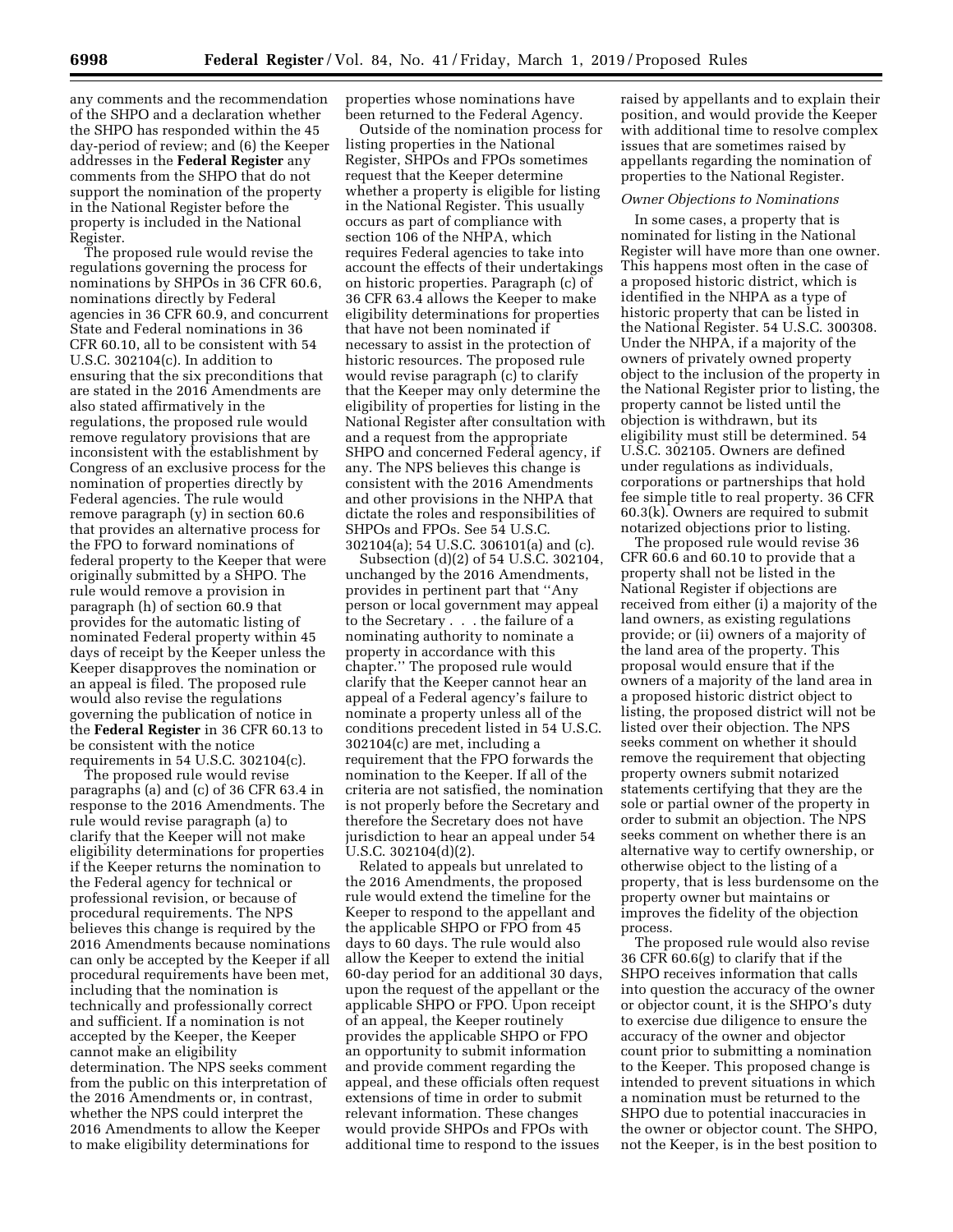determine the ownership of nominated properties, the number of owners within a nominated historic district, and the number of objections received with respect to a nominated property.

Paragraph (i) of section 60.9 allows any person or organization to petition the Keeper during the nomination process to accept or reject the nomination of a property by a FPO.

Similarly, paragraph (t) of section 60.6 allows any person or organization to petition the Keeper during the nomination process to accept or reject the nomination of a property by a SHPO. The NPS seeks comment on whether these provisions are redundant with the requirement in section 60.13 that the NPS publish notice in the **Federal Register** asking for public

comment on the significance of properties nominated for listing in the National Register.

### *Minor, Non-Substantive Changes*

The NPS proposes to make several minor, non-substantive changes in order to remove outdated provisions and clarify existing regulations. The changes are identified in the table below.

| Section                           | Proposed change                                                                                                                                                                                                                                              | Purpose                                                                                                                                               |
|-----------------------------------|--------------------------------------------------------------------------------------------------------------------------------------------------------------------------------------------------------------------------------------------------------------|-------------------------------------------------------------------------------------------------------------------------------------------------------|
|                                   | Replace the citation to "16 U.S.C. 470 et seq." with a<br>citation to 54 U.S.C. 300101 et seq."                                                                                                                                                              | These sections of Title 16 U.S. Code were recodified in<br>Title 54.                                                                                  |
|                                   | Note that owners of property listed in the National Reg-<br>ister may be considered for Federal grants for his-<br>toric preservation "when available."                                                                                                      | Clarify that these grants are subject to availability and<br>not automatically given to property owners.                                              |
|                                   | Replace the paragraph with an updated description of<br>current tax incentives that may apply to listed prop-<br>erties.                                                                                                                                     | Remove outdated references to provisions of the tax<br>code that have been removed or substantially<br>amended.                                       |
| § 60.3(a), (d), (j), (k), and (p) | Add updated and more diverse examples of historic<br>districts, objects, sites, and structures.                                                                                                                                                              | Give the public better examples of the types of prop-<br>erties that are listed in the National Register.                                             |
|                                   | Change the term "Multiple Resource Format submis-<br>sion" to "Multiple Property Submission/Multiple Prop-<br>erty Documentation Form" and replace the definition<br>of that submission/form.                                                                | The documents used to nominate multiple properties<br>that share historical context and significance have<br>changed.                                 |
|                                   | Replace the title of the reference document from "How<br>to Complete National Register Forms" to "How to<br>Complete the National Register Registration Form".                                                                                               | The title of the document has changed.                                                                                                                |
|                                   | Delete the definition of "Thematic Group Format sub-<br>mission".                                                                                                                                                                                            | This submission type has been superseded by the Mul-<br>tiple Property Submission/Multiple Property Docu-<br>mentation Form.                          |
|                                   | In the last paragraph, update the reference to the guid-<br>ance document further explaining the exception for<br>properties that have achieved significance within the<br>past 50 years.                                                                    | The title of the document has changed.                                                                                                                |
|                                   | Delete the sentence "For archival reasons, no other<br>forms, photocopied or otherwise, will be accepted"                                                                                                                                                    | The sentence is obsolete because this is no longer a<br>valid concern.                                                                                |
|                                   | Change the term "Multiple Resource Format submis-<br>sion" to "Multiple Property Submission/Multiple Prop-<br>erty Documentation Form".                                                                                                                      | The title of the documents used to nominate multiple<br>properties that share historical context and signifi-<br>cance has changed.                   |
|                                   |                                                                                                                                                                                                                                                              | This paragraph is obsolete because it only applied to<br>properties nominated prior to the effective date of the<br>regulations.                      |
|                                   | Delete the phrase "on the nomination forms" in the<br>second sentence.                                                                                                                                                                                       | This edit removes redundant language.                                                                                                                 |
|                                   | Update the references to the nomination form by re-<br>placing "block 12" with "Section 3". Update the cer-<br>tification by the SHPO in Section 3 to include an<br>identification of the applicable criteria and level of<br>significance for the property. | The nomination form has changed. No new information<br>is being collected; information contained within the<br>form has been moved to the cover page. |
|                                   | Replace the reference to nominations "rejected" by the<br>Keeper with the term "returned" instead.                                                                                                                                                           | More accurately refer to nominations returned for cor-<br>rection and resubmission.                                                                   |
| $§ 60.14(b)(3)(iii)$              | Remove the requirement that the SHPO submit U.S.<br>Geological Survey maps of moved properties.                                                                                                                                                              | With the advent of GPS and readily available online<br>mapping sources, USGS quadrangle maps are no<br>longer the required mapping form.              |
| $§ 60.14(b)(3)(iv)$ and $(v)$     | Replace the requirements that the SHPO submit acre-<br>age and a verbal boundary description of moved<br>properties with a requirement that the SHPO submit<br>a "Continuation sheet with up-to-date Sections 2, 5,<br>7, and 10."                           | The level of specificity in the continuation sheet assists<br>the preparers in providing the requisite information<br>for the Keeper.                 |

# **Compliance With Other Laws, Executive Orders and Department Policy. Regulatory Planning and Review (Executive Orders 12866 and 13563)**

Executive Order 12866 provides that the Office of Information and Regulatory Affairs in the Office of Management and

Budget will review all significant rules. The Office of Information and Regulatory Affairs has determined that this rule is not significant.

Executive Order 13563 reaffirms the principles of Executive Order 12866 while calling for improvements in the nation's regulatory system to promote predictability, to reduce uncertainty,

and to use the best, most innovative, and least burdensome tools for achieving regulatory ends. The executive order directs agencies to consider regulatory approaches that reduce burdens and maintain flexibility and freedom of choice for the public where these approaches are relevant, feasible, and consistent with regulatory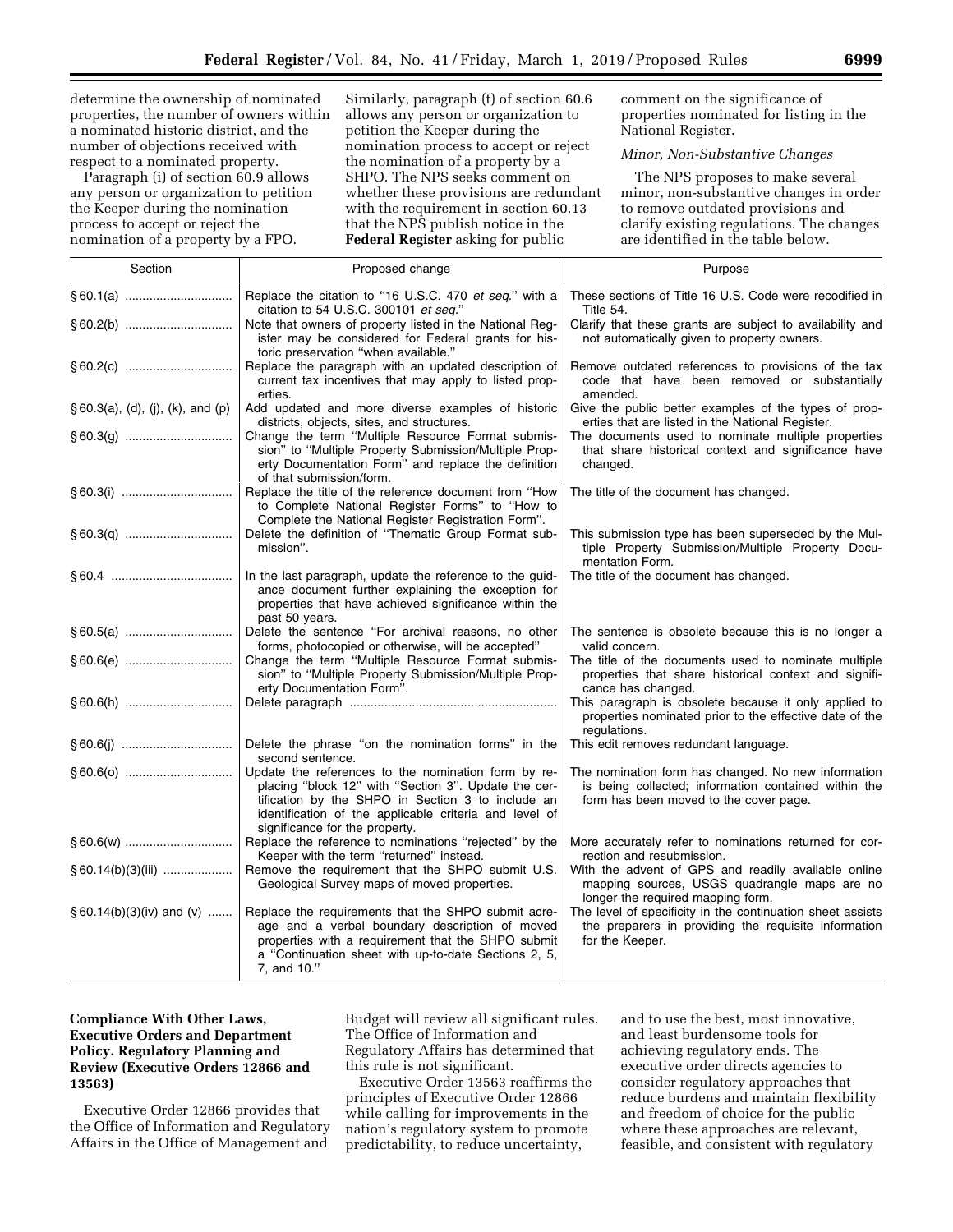objectives. Executive Order 13563 emphasizes further that regulations must be based on the best available science and that the rulemaking process must allow for public participation and an open exchange of ideas. The NPS has developed this rule in a manner consistent with these requirements.

# **Reducing Regulation and Controlling Regulatory Costs (Executive Order 13771)**

This rule is not an Executive Order 13771 regulatory action because this rule is not significant under Executive Order 12866.

# **Regulatory Flexibility Act**

This rule will not have a significant economic effect on a substantial number of small entities under the Regulatory Flexibility Act (5 U.S.C. 601 *et seq.*). This certification is based on information in the report entitled ''Cost-Benefit and Regulatory Flexibility Threshold Analyses: General Revisions to Regulations Governing the Listing of Properties in the National Register of Historic Places'' which is available online at *www.regulations.gov.* 

### **Small Business Regulatory Enforcement Fairness Act**

This rule is not a major rule under 5 U.S.C. 804(2), the Small Business Regulatory Enforcement Fairness Act. This rule:

(a) Does not have an annual effect on the economy of \$100 million or more.

(b) Will not cause a major increase in costs or prices for consumers, individual industries, Federal, State, or local government agencies, or geographic regions.

(c) Does not have significant adverse effects on competition, employment, investment, productivity, innovation, or the ability of U.S. based enterprises to compete with foreign-based enterprises.

# **Unfunded Mandates Reform Act (2 U.S.C. 1531 et seq.)**

This rule does not impose an unfunded mandate on State, local, or tribal governments or the private sector of more than \$100 million per year. The rule does not have a significant or unique effect on State, local, or tribal

governments or the private sector. A statement containing the information required by the Unfunded Mandates Reform Act is not required.

## **Takings (Executive Order 12630)**

This rule does not effect a taking of private property or otherwise have takings implications under Executive Order 12630. A takings implication assessment is not required.

### **Federalism (Executive Order 13132)**

Under the criteria in section 1 of Executive Order 13132, the rule does not have sufficient federalism implications to warrant the preparation of a Federalism summary impact statement. This rule pertains to procedures governing the listing of properties in the National Register of Historic Places and would not have substantial direct effects on the States, on the relationship between the Federal Government and the States, or on the distribution of power and responsibilities among the various levels of government. A Federalism summary impact statement is not required.

# **Civil Justice Reform (Executive Order 12988)**

This rule complies with the requirements of Executive Order 12988. This rule:

(a) Meets the criteria of section 3(a) requiring that all regulations be reviewed to eliminate errors and ambiguity and be written to minimize litigation; and

 $(b)$  Meets the criteria of section 3 $(b)(2)$ requiring that all regulations be written in clear language and contain clear legal standards.

# **Consultation With Indian Tribes (Executive Order 13175 and Department Policy)**

The Department of the Interior strives to strengthen its government-togovernment relationship with Indian Tribes through a commitment to consultation with Indian Tribes and recognition of their right to selfgovernance and tribal sovereignty. The NPS has evaluated this rule under the criteria in Executive Order 13175 and

under the Department's tribal consultation policy and has determined that tribal consultation is not required because the rule will not have a substantial direct effect on federally recognized Indian tribes.

# **Paperwork Reduction Act**

This proposed rule contains existing and new information collections. All information collections require approval by the Office of Management and Budget (OMB) under the Paperwork Reduction Act of 1995 (44 U.S.C. 3501 *et seq.*). An agency may not conduct or sponsor and a person is not required to respond to a collection of information unless it displays a currently valid OMB control number. OMB has reviewed and approved the information collection requirements associated with nominations for listing of historic properties in the National Register and assigned OMB Control Number 1024– 0018 (expires 2/28/19, and in accordance with 5 CFR 1320.10, an agency may continue to conduct or sponsor this collection of information while the submission is pending at OMB).

The information collection requiring OMB approval is the requirement for property owners to submit notarized letters to the SHPO objecting to the property being listed in the National Register. Additionally, we updated the name of Form 10–900–b to be ''Multiple Property Submission/Multiple Property Documentation Form'' (MPDF).

*Title of Collection:* Nomination of Properties for Listing in the National Register of Historic Places, 36 CFR 60 and 63.

*OMB Control Number:* 1024–0018. *Form Numbers:* NPS Forms 10–900, 10–900a, and 10–900b.

*Type of Review:* Revision of a currently approved collection.

*Respondents/Affected Public:*  Individuals/households, private sector, and State/local/Tribal governments.

*Respondent's Obligation:* Required to obtain or retain a benefit.

*Frequency of Collection:* On occasion. *Total Estimated Annual Nonhour Burden Cost:* \$500 for costs associated with notarizing objection letters.

| Activity                                                                               | Annual<br>number of<br>responses | <b>Estimated time</b><br>per response<br>(hours) | Total annual<br>burden hours |
|----------------------------------------------------------------------------------------|----------------------------------|--------------------------------------------------|------------------------------|
| Preparation and Submission of Nomination Forms (individuals) NPS Forms 10-900, 10-900- | 90                               | 250                                              | 22.500                       |
| Preparation and Submission of Nomination Forms (private sector) NPS Forms 10–900, 10–  |                                  | 250                                              | 1.250                        |
| Preparation and Submission of Nomination Forms (govt) NPS Forms 10-900, 10-900-a, 10-  |                                  | 250                                              | .250                         |
|                                                                                        | .282                             |                                                  | 7.692                        |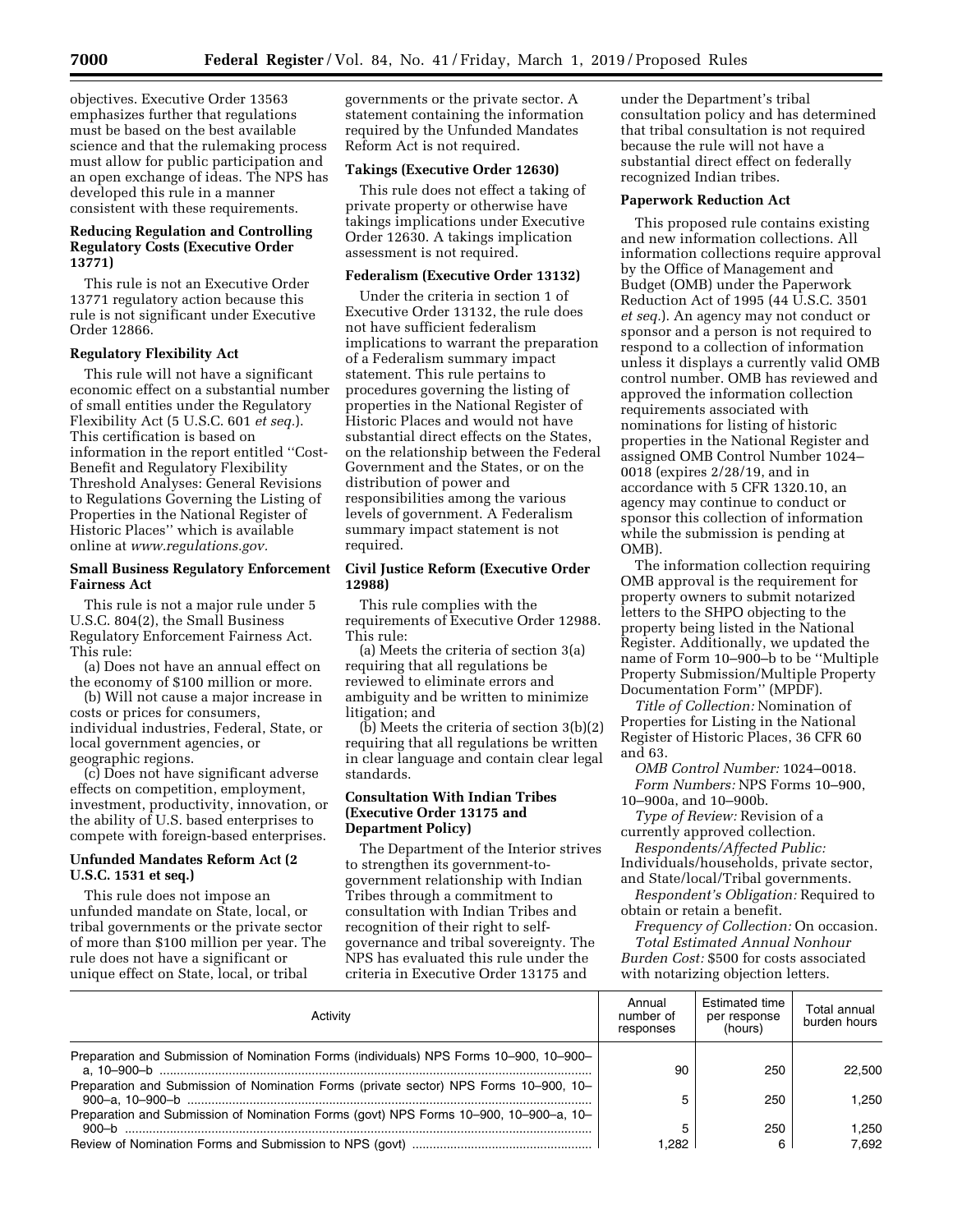| Activity                                                                                                                                                                                                                                                      | Annual<br>number of<br>responses | <b>Estimated time</b><br>per response<br>(hours) | Total annual<br>burden hours |
|---------------------------------------------------------------------------------------------------------------------------------------------------------------------------------------------------------------------------------------------------------------|----------------------------------|--------------------------------------------------|------------------------------|
| National Register Nominations Prepared by Consultants (individuals) NPS Forms 10–900,<br>Existing Multiple Property Submission by Consultants NPS Forms 10-900, 10-900-a<br>Newly Proposed MPS Cover Document Prepared by Consultants NPS Forms 10-900-a, 10- | 635<br>75                        | 120<br>100                                       | 76.200<br>7.500              |
| New Nominations Prepared and Submitted by Consultants (individuals) NPS Forms 10–900,                                                                                                                                                                         | 36                               | 280                                              | 10.080                       |
| National Register District Nominations Prepared by Consultants (govt) NPS Forms 10–900–                                                                                                                                                                       |                                  | 150                                              | 150                          |
|                                                                                                                                                                                                                                                               | 435<br>50                        | 230                                              | 100.050<br>50                |
| Total                                                                                                                                                                                                                                                         | 2.614                            |                                                  | 226,722                      |

As part of our continuing effort to reduce paperwork and respondent burdens, we invite the public and other Federal agencies to comment on any aspect of this information collection, including:

(1) Whether or not the collection of information is necessary, including whether or not the information will have practical utility;

(2) The accuracy of our estimate of the burden for this collection of information;

(3) Ways to enhance the quality, utility, and clarity of the information to be collected; and

(4) Ways to minimize the burden of the collection of information on respondents.

Send your comments and suggestions on this information collection by the date indicated in the **DATES** section to the Desk Officer for the Department of the Interior at OMB–OIRA at (202) 395– 5806 (fax) or *OIRA*\_*Submission@ omb.eop.gov* (email). You may view the information collection request(s) at *http://www.reginfo.gov/public/do/ PRAMain.* Please provide a copy of your comments to Phadrea D. Ponds, Information Collection Clearance Officer, National Park Service, 1201 Oakridge Drive, Fort Collins, CO 80525; or by email to *phadrea*\_*ponds@nps.gov.*  Please reference OMB Control Number 1024–0018/AE49 in the subject line of your comments.

# **National Environmental Policy Act of 1969 (NEPA)**

This rule does not constitute a major federal action significantly affecting the quality of the human environment. A detailed statement under NEPA is not required because the rule is covered by a categorical exclusion. NPS NEPA Handbook (2015) Section 3.2.H allows for the following to be categorically excluded: ''policies, directives, regulations, and guidelines that are of an administrative, financial, legal, technical, or procedural nature.'' The

NPS has also determined that the rule does not involve any of the extraordinary circumstances listed in 43 CFR 46.215 that would require further analysis under NEPA.

# **Effects on the Energy Supply (Executive Order 13211)**

This rule is not a significant energy action under the definition in Executive Order 13211. A Statement of Energy Effects in not required.

### **Clarity of This Rule**

The NPS is required by Executive Orders 12866 (section 1(b)(12)) and 12988 (section 3(b)(1)(B)), and 13563 (section 1(a)), and by the Presidential Memorandum of June 1, 1998, to write all rules in plain language. This means that each rule the NPS publishes must:

(a) Be logically organized;

(b) Use the active voice to address readers directly;

(c) Use common, everyday words and clear language rather than jargon;

(d) Be divided into short sections and sentences; and

(e) Use lists and tables wherever possible.

If you feel that the NPS has not met these requirements, send the NPS comments by one of the methods listed in the **ADDRESSES** section. To better help the NPS revise the rule, your comments should be as specific as possible. For example, you should identify the numbers of the sections or paragraphs that you find unclear, which sections or sentences are too long, the sections where you feel lists or tables would be useful, etc.

# **Public Participation**

It is the policy of the Department of the Interior, whenever practicable, to afford the public an opportunity to participate in the rulemaking process. Accordingly, interested persons may submit written comments regarding this proposed rule by one of the methods

listed in the **ADDRESSES** section of this document.

#### **Public Availability of Comments**

Before including your address, phone number, email address, or other personal identifying information in your comment, you should be aware that your entire comment—including your personal identifying information—may be made publicly available at any time.

### **List of Subjects in 36 CFR Parts 60 and 63**

Historic preservation.

In consideration of the foregoing, the National Park Service proposes to amend 36 CFR parts 60 and 63 as set forth below:

## **PART 60—NATIONAL REGISTER OF HISTORIC PLACES**

■ 1. The authority citation for part 60 is revised to read as follows:

**Authority:** 54 U.S.C. 300101 *et seq.* 

### **§ 60.1 [Amended]**

■ 2. In § 60.1(a), remove "16 U.S.C. 470 *et seq.*'' and add in its place ''54 U.S.C. 300101 *et seq.*''

■ 3. Amend  $§$  60.2 by:

■ a. In paragraph (b) adding the phrase ''when available'' to the end of the sentence; and

■ b. Revising paragraph (c) to read as follows:

# **§ 60.2 Effects of listing under Federal law.**

\* \* \* \* \* (c) If a property is listed in the National Register, certain provisions of the Internal Revenue Code that encourage historic preservation may apply. These may include an investment tax credit for the rehabilitation of depreciable historic structures or other tax incentives relating to conservation easements.

- \* \* \* \* \*
- 5. In § 60.3:

■ a. Revise the examples in paragraphs (a) and (d);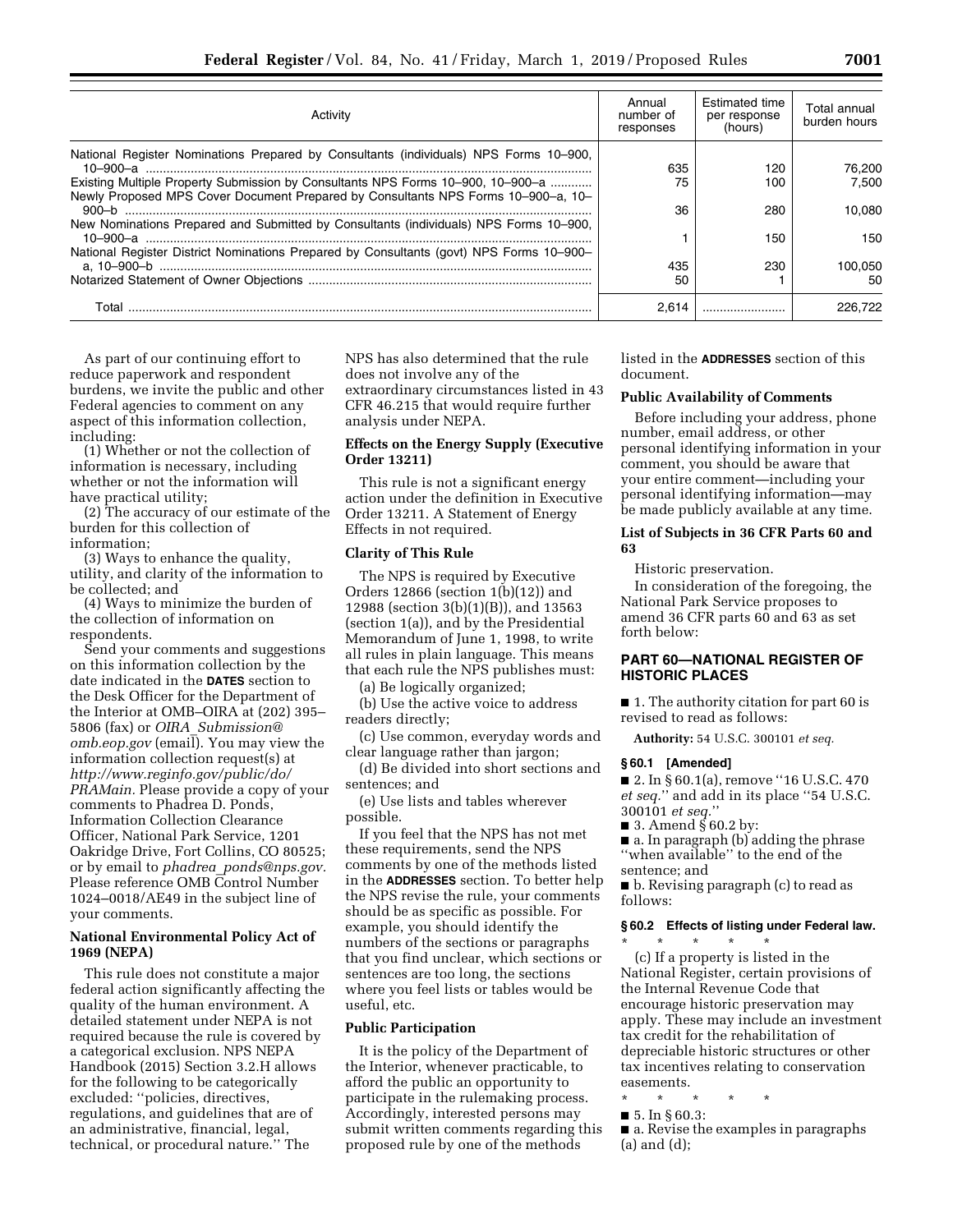■ b. Revise paragraph (g).

■ c. In paragraph (i), remove the phrase ''How to Complete National Register Forms'' and add in its place ''How to Complete the National Register Registration Form''.

■ d. Revise the examples in paragraphs (j), (l), and (p).

■ e. Remove and reserve paragraph (q). The revisions to read as follows:

#### **§ 60.3 Definitions.**

(a) \* \* \*

### *Examples to Paragraph (a)*

Carolina, Clinchfield & Ohio Railroad Station and Depot, Johnson City, TN E.E. Haugen House, Brookings, SD

- St. Joseph's Roman Catholic Church,
- Massillon, OH  $\star$   $\star$
- (d) \* \* \*

*Examples to Paragraph (d)* 

Capitol View Historic District, Atlanta, GA

- Saratoga National Historical Park, Saratoga County, NY
- Rockland Rural Historic District, Front Royal, VA

\* \* \* \* \*

(g) *Multiple Property Submission/ Multiple Property Documentation Form.*  A Multiple Property Submission is the assembled individual registration forms together with the information common to the group of properties that serves as the historic context(s) and outlines the registration requirements for listing properties under that cover document, known as the Multiple Property Documentation Form (MPDF). The MPDF is a cover document and is not a nomination form in its own right. However, given that it serves as the basis for evaluating the National Register eligibility of individual properties associated with it, it is submitted by nominating authorities to the Keeper for approval.

\* \* \* \* \* (j) \* \* \*

# *Examples to Paragraph (j)*

- Mural ''La Familia,'' San Juan, Puerto Rico
- ''Spirit of the American Doughboy'' Statue, Muskogee, OK
- Hinckley State Line Marker, Ogema, MN \* \* \* \* \*
	- (l) \* \* \*

### *Examples to Paragraph (l)*

Bell Witch Cave, Adams, TN Minertown, Carter, WI Dunlap Colored Cemetery, Dunlop. KS Port Gibson Battle Site, Port Gibson, MS \* \* \* \* \*

 $(p) * * * *$ 

# *Examples to Paragraph (p)*

Marion Steam Shovel, LeRoy, NY Ross Grain Elevator, Audubon, IA Albion River Bridge, Albion, CA

\* \* \* \* \* ■ 6. Amend § 60.4(g) by revising the last sentence to read as follows:

#### **§ 60.4 Criteria for evaluation.**

\* \* \* \* \*

(g)  $*$  \* \* Criterion consideration (g) is further described and addressed in NPS guidance entitled ''Guidelines for Evaluating and Nominating Properties that Have Achieved Significance within the Past Fifty Years.''

# **§ 60.5 [Amended]**

■ 7. Amend § 60.5 by removing the last sentence of paragraph (a).

■ 8. In § 60.6:

■ a. In paragraph (e), remove the phrase ''Multiple Resource and Thematic Group Format'' and add in its place ''Multiple Property Submission/ Multiple Property Documentation Format''.

- b. Remove and reserve paragraph (h);
- c. Revise paragraph (g);

■ d. In paragraph (j), revise the second sentence;

 $\blacksquare$  e. Revise paragraphs  $(n)$ ,  $(o)$ ,  $(r)$ ,  $(s)$ , and (v);

■ f. In paragraph (w), revise the first sentence; and

■ g. Remove and reserve paragraph (y). The revisions to read as follows:

# **§ 60.6 Nominations by the State Historic Preservation Officer under approved State Historic Preservation Programs.**

\* \* \* \* \* (g) Upon notification, any owner or owners of a private property proposed to be nominated for listing who wish to object shall submit to the State Historic Preservation Officer a notarized statement certifying that the party is the sole or partial owner of private property proposed for listing and objects to the listing. With respect to historic districts, owners may object regardless of whether the owner's individual property contributes to the significance of the district. For nominations with more than one owner of a property, the property will not be listed if either a majority of the owners object to listing; or the owners of a majority of the land area of the property object to listing. Upon receipt of notarized objections respecting a property with multiple owners, it is the responsibility of the State Historic Preservation Officer to ascertain whether a majority of owners, or owners of a majority of the land area, have objected. If an owner whose name

did not appear on the list of owners certifies in a written notarized statement that the party is the sole or partial owner of a nominated private property, such owner should be counted by the State Historic Preservation Officer in determining whether a majority of owners, or owners of a majority of the land area, have objected. If the State Historic Preservation Officer receives other information that would call into question the accuracy of the owner or objector count, the State Historic Preservation Officer shall exercise due diligence to determine whether a majority of owners, or owners of a majority of the land area, have objected.

\* \* \* \* \*

(j) \* \* \* The State Review Board shall review the nomination forms or documentation proposed for submission and any comments concerning the property's significance and eligibility for the National Register. \* \* \*

\* \* \* \* \* (n) If the owner of a private property has objected or, for a district or single property with multiple owners, the majority of owners or the owners of a majority of the land area have objected, to the nomination prior to the submittal of a nomination, the State Historic Preservation Officer shall submit the nomination to the Keeper only for a determination of eligibility pursuant to paragraph (s) of this section.

(o) The State Historic Preservation Officer signs Section 3 of the nomination form if in his or her opinion the property meets the National Register criteria for evaluation. The State Historic Preservation Officer's signature in Section 3 certifies that:

(1) All procedural requirements have been met;

(2) The nomination form is adequately documented;

(3) The nomination form is technically and professionally correct and sufficient; and

(4) In the opinion of the State Historic Preservation Officer, the property meets the National Register criteria for evaluation, The State Historic Preservation Officer must identify the applicable criteria and indicate the property's level of significance.

\* \* \* \* \*

(r) Nominations will be included in the National Register within 45 days of receipt by the Keeper or designee unless the Keeper disapproves a nomination, an appeal is filed, or the owner of private property (or the majority of such owners, or the owners of a majority of the land area, for a district or single property with multiple owners) objects by notarized statements received by the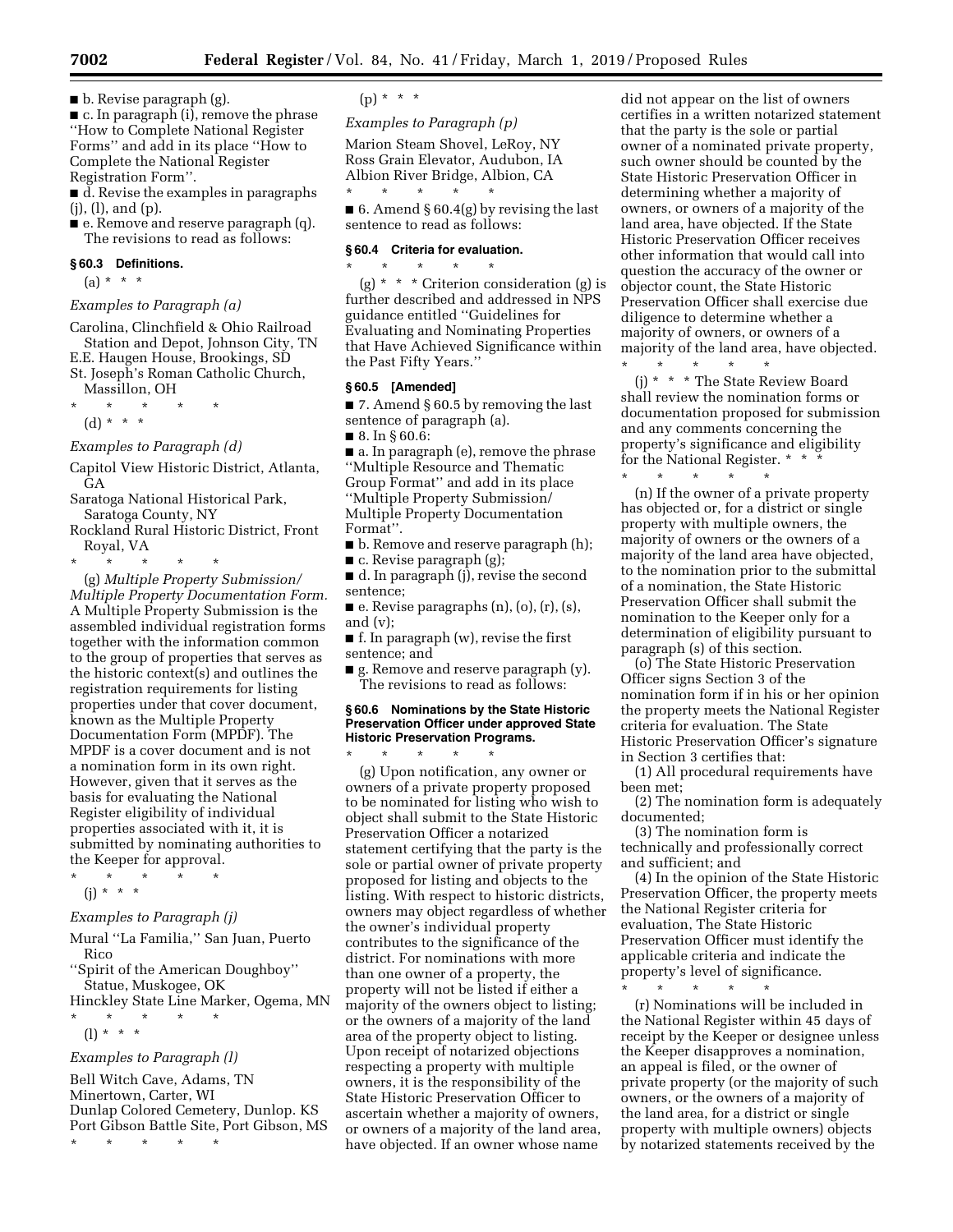Keeper prior to listing. Nominations which are technically or professionally inadequate will be returned for correction and resubmission. When a property does not appear to meet the National Register criteria for evaluation, the nomination will be returned with an explanation as to why the property does not meet the National Register criteria for evaluation.

(s) If the owner of private property (or the majority of such owners, or the owners of a majority of the land area for a district or single property with multiple owners) has objected to the nomination by notarized statement prior to listing, the Keeper shall review the nomination and make a determination of eligibility within 45 days of receipt, unless an appeal is filed. The Keeper shall list such properties determined eligible in the National Register upon receipt of notarized statements from the owner(s) of private property that constituted the objection that the owner(s) no longer object to listing.

\* \* \* \* \*

(v) In the case of nominations where the owner of private property (or the majority of such owners, or the owners of a majority of the land area for a district or single property with multiple owners) has objected and the Keeper has determined the nomination eligible for the National Register, the State Historic Preservation Officer shall notify the appropriate chief elected local official and the owner(s) of such property of this determination. The general notice may be used for properties with more than 50 owners as described in § 60.6(d) or the State Historic Preservation Officer may notify the owners individually.

(w) If subsequent to nomination a State makes major revisions to a nomination or re-nominates a property returned by the Keeper, the State Historic Preservation Officer shall notify the affected property owner(s) and the chief elected local official of the revisions or re-nomination in the same manner as the original notification for the nomination, but need not resubmit the nomination to the State Review Board. \* \* \*

\* \* \* \* \*

■ 9. Amend § 60.9 by revising paragraphs (c) through (j) to read as follows:

### **§ 60.9 Nominations by Federal agencies.**

\* \* \* \* \* (c) Completed nominations are submitted to the appropriate State Historic Preservation Officer for review and comment regarding the adequacy of the nomination, the significance of the property and its eligibility for the

National Register. Within 45 days of receiving the completed nomination, the State Historic Preservation Officer shall make a recommendation regarding the nomination to the appropriate Federal Preservation Officer. The State Historic Preservation Officer signs Section 3 of the nomination form with his/her recommendation. Failure to meet the 45-day deadline shall constitute a recommendation to not support the nomination.

(d) At the same time completed nominations are submitted to the appropriate State Historic Preservation Officer under paragraph (c) of this section, the chief elected local officials of the county (or equivalent governmental unit) and municipal political jurisdiction in which the property is located are notified by the Federal Preservation Officer and given 45 days in which to comment.

(e) After receiving the comments of the State Historic Preservation Officer and chief elected local officials, or if there has been no response within 45 days, the Federal Preservation Officer may approve the nomination if in his or her opinion the property meets the National Register criteria for evaluation and forward it to the Keeper of the National Register of Historic Places, National Park Service, United States Department of the Interior, Washington, DC 20240. Prior to forwarding the nomination to the Keeper, the Federal Preservation Officer signs Section 3 of the nomination form certifying that:

(1) All procedural requirements have been met;

(2) The nomination form is adequately documented;

(3) The nomination form is technically and professionally correct and sufficient; and

(4) In the opinion of the Federal Preservation Officer, the property meets the National Register criteria for evaluation.

(f) When a Federal Preservation Officer submits a nomination form for a property that he or she does not believe meets the National Register criteria for evaluation, the Federal Preservation Officer signs a continuation sheet Form NPS 10–900a explaining his/her opinions on the eligibility of the property and certifying that:

(1) All procedural requirements have been met;

(2) The nomination form is adequately documented; and

(3) The nomination form is technically and professionally correct and sufficient.

(g) The comments of the State Historic Preservation Officer and chief local official are appended to the nomination,

or, if there are no comments from the State Historic Preservation Officer, an explanation is attached. Concurrent nominations (see § 60.10) cannot be submitted, however, until the nomination has been considered by the State in accord with § . 60.6, supra. Comments received by the State concerning concurrent nominations and notarized statements of objection must be submitted with the nomination.

(h) Notice will be provided in the **Federal Register** that the nominated property is being considered for listing in the National Register of Historic Places in accord with § 60.13.

(i) Nominations which are technically or professionally inadequate will be returned for correction and resubmission. When a property does not appear to meet the National Register criteria for evaluation, the nomination will be returned with an explanation as to why the property does not meet the National Register criteria for evaluation.

(j) Any person or organization which supports or opposes the nomination of a property by a Federal Preservation Officer may petition the Keeper during the nomination process either to accept or reject a nomination. The petitioner must state the grounds of the petition and request in writing that the Keeper substantively review the nomination. Such petition received by the Keeper prior to the listing of a property in the National Register or a determination of its eligibility where the private owner(s) object to listing will be considered by the Keeper and the nomination will be substantively reviewed.

■ 10. In § 60.10, revise paragraphs (a) and (d) to read as follows:

#### **§ 60.10 Concurrent State and Federal nominations.**

(a) State Historic Preservation Officers and Federal Preservation Officers are encouraged to cooperate in locating, inventorying, evaluating, and nominating all properties possessing historical, architectural, archeological, or cultural value. Federal agencies may nominate properties where a portion of the property is not under their jurisdiction or control. All Federal nominations, including concurrent State and Federal nominations, must satisfy the procedural requirements in § 60.9, including:

(1) Providing the appropriate State Historic Preservation Officer with notice of the proposed nomination and 45-days in which to respond;

(2) Providing the chief elected local officials of the county (or equivalent governmental unit) and municipal political jurisdiction in which the property is located notice of the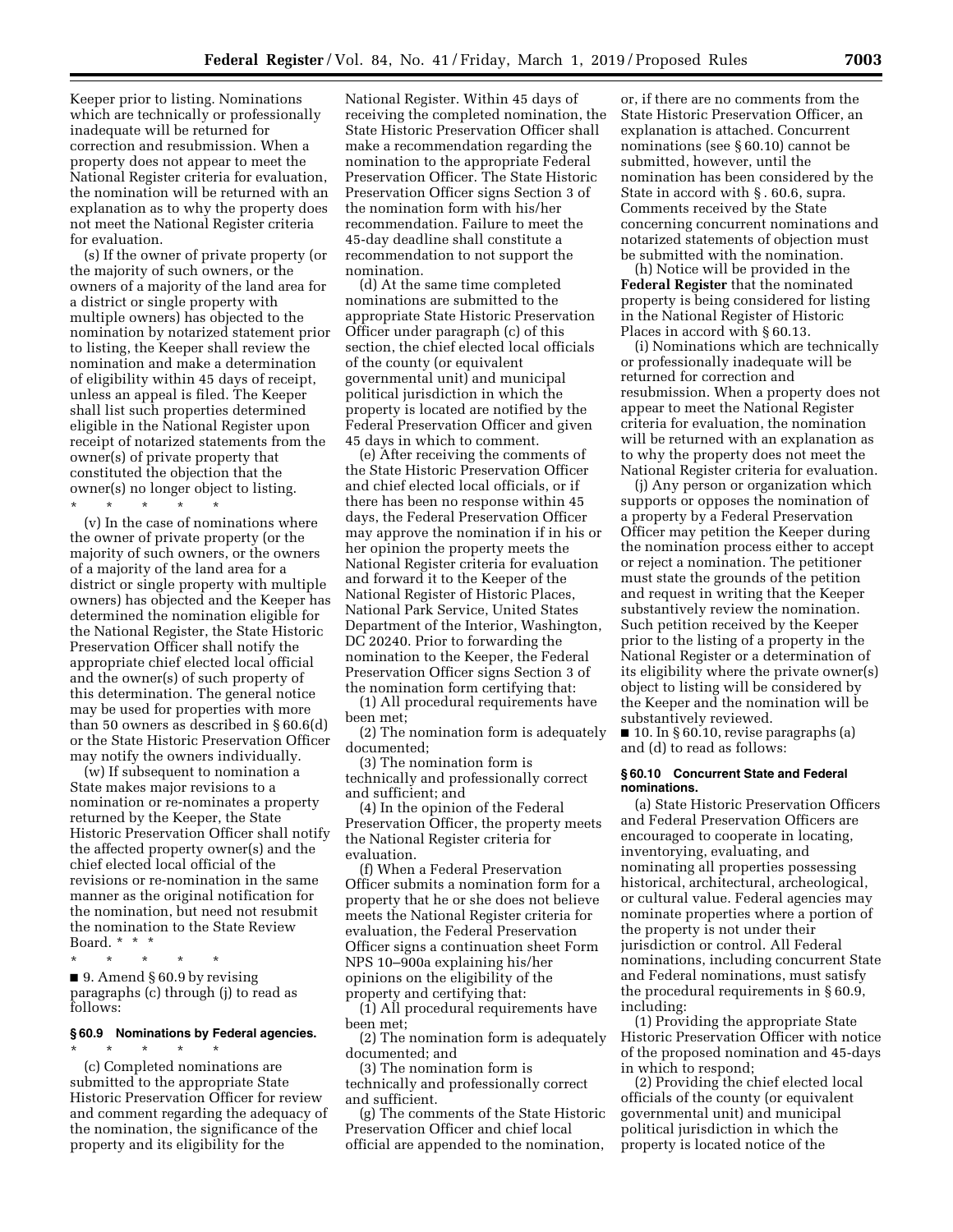proposed nomination and 45 days in which to comment; and

(3) Certifying that all procedural requirements have been met, the nomination form is adequately documented, and the nomination form is technically and professionally correct and sufficient.

\* \* \* \* \*

(d) If the owner of any privately owned property (or a majority of the owners, or the owners of a majority of the land area for a district or single property with multiple owners) objects to such inclusion by notarized statement(s) the Federal Historic Preservation Officer shall submit the nomination to the Keeper for review and a determination of eligibility. Comments, opinions, and notarized statements of objection shall be submitted with the nomination.

\* \* \* \* \* ■ 11. Revise § 60.12 to read as follows:

### **§ 60.12 Nomination appeals.**

(a) *Appeal Procedures for Nominations by State Historic Preservation Officers.* (1) Any person or local government may appeal to the Keeper the failure or refusal of a State Historic Preservation Officer to nominate a property that the person or local government considers to meet the National Register criteria for evaluation upon decision of a State Historic Preservation Officer to not nominate a property for any reason when requested pursuant to § 60.11, or upon failure of a State Historic Preservation Officer to nominate a property recommended by the State Review Board. (This action differs from the procedure for appeals during the review of a nomination by the National Park Service where an individual or organization may ''petition the Keeper during the nomination process,'' as specified in § 60.6(t). Upon receipt of such petition the normal 45–day review period will be extended for 30 days beyond the date of the petition to allow the petitioner to provide additional documentation for review.)

(2) Such appeal shall include a copy of the nomination form and documentation previously submitted to the State Historic Preservation Officer, an explanation of why the applicant is submitting the appeal in accord with this section and shall include pertinent correspondence from the State Historic Preservation Officer.

(3) The Keeper will respond to the appellant and the State Historic Preservation Officer with a written explanation either denying or sustaining the appeal within 60 days of receipt.

Upon the request of the State Historic Preservation Officer, the Keeper may extend this period for an additional 30 days. If the appeal is sustained, the Keeper will:

(i) Request the State Historic Preservation Officer to submit the nomination to the Keeper within 15 days if the nomination has completed the procedural requirements for nomination as described in § 60.6 except that concurrence of the State Review Board or State Historic Preservation Officer is not required; or

(ii) If the nomination has not completed these procedural requirements, request the State Historic Preservation Officer to promptly process the nomination pursuant to § 60.6 and submit the nomination to the Keeper without delay.

(4) State Historic Preservation Officers shall process and submit such nominations if so requested by the Keeper pursuant to this section. The Secretary reserves the right to list properties in the National Register or determine properties eligible for such listing on his/her own motion when necessary to assist in the preservation of historic resources and after notifying the owner and appropriate parties and allowing for a 30-day comment period.

(5) No person shall be considered to have exhausted administrative remedies with respect to failure to nominate a property to the National Register until he or she has complied with procedures set forth in this section. The decision of the Keeper is the final administrative action on such appeals.

(b) *Appeal Procedures for Nominations by Federal Preservation Officers.* (1) Any person or local government may appeal to the Keeper the failure of a Federal Preservation Officer to nominate any property under the jurisdiction or control of a Federal agency for inclusion in the National Register in accordance with 54 U.S.C. 302104(c). (This action differs from the procedure for appeals during the Keeper's review of a nomination where an individual or organization may ''petition the Keeper during the nomination process,'' as specified in § 60.9(j). Upon receipt of such petition the normal 45-day review period will be extended for 30 days beyond the date of the petition to allow the petitioner to provide additional documentation for review.) The Keeper of the National Register shall only have jurisdiction to hear appeals if the following criteria are satisfied:

(i) A completed nomination has been sent to the State Historic Preservation Officer for review and comment regarding the adequacy of the

nomination, the significance of the property, and its eligibility for the National Register;

(ii) The State Historic Preservation Officer has been given 45 days to make a recommendation regarding the nomination to the Federal Preservation Officer;

(iii) The chief elected officials of the county (or equivalent governmental unit) and municipal political jurisdiction in which the property is located have been notified and given 45 days in which to comment;

(iv) The Federal Preservation Officer has forwarded the nomination to the Keeper of the National Register of Historic Places after determining that all procedural requirements have been met, including those in paragraphs (b)(i) through (iii) of this section; the nomination is adequately documented; the nomination is technically and professionally correct and sufficient;

(v) Notice has been provided in the **Federal Register** that the nominated property is being considered for listing in the National Register that includes any comments and the recommendation of the State Historic Preservation Officer and a declaration whether the State Historic Preservation Officer has responded within the 45 day-period of review described in paragraph (b)(ii) of this section; and

(vi) The Keeper addresses in the **Federal Register** any comments from the State Historic Preservation Officer that do not support the nomination of the property in the National Register before the property is listed in the National Register.

(2) Such appeal shall include a copy of the nomination form and documentation previously submitted to the Federal Preservation Officer, an explanation of why the applicant is submitting the appeal in accord with this section, and shall include all pertinent correspondence from the State Historic Preservation Officer and/or Federal Preservation Officer.

(3) The Keeper will respond to the appellant and the Federal Preservation Officer with a written explanation either denying or sustaining the appeal within 60 days of receipt. Upon request of the Federal Preservation Officer, the Keeper may extend this period for an additional 30 days.

(4) No person shall be considered to have exhausted administrative remedies with respect to failure to nominate a property to the National Register until he or she has complied with procedures set forth in this section. The decision of the Keeper is the final administrative action on such appeals.